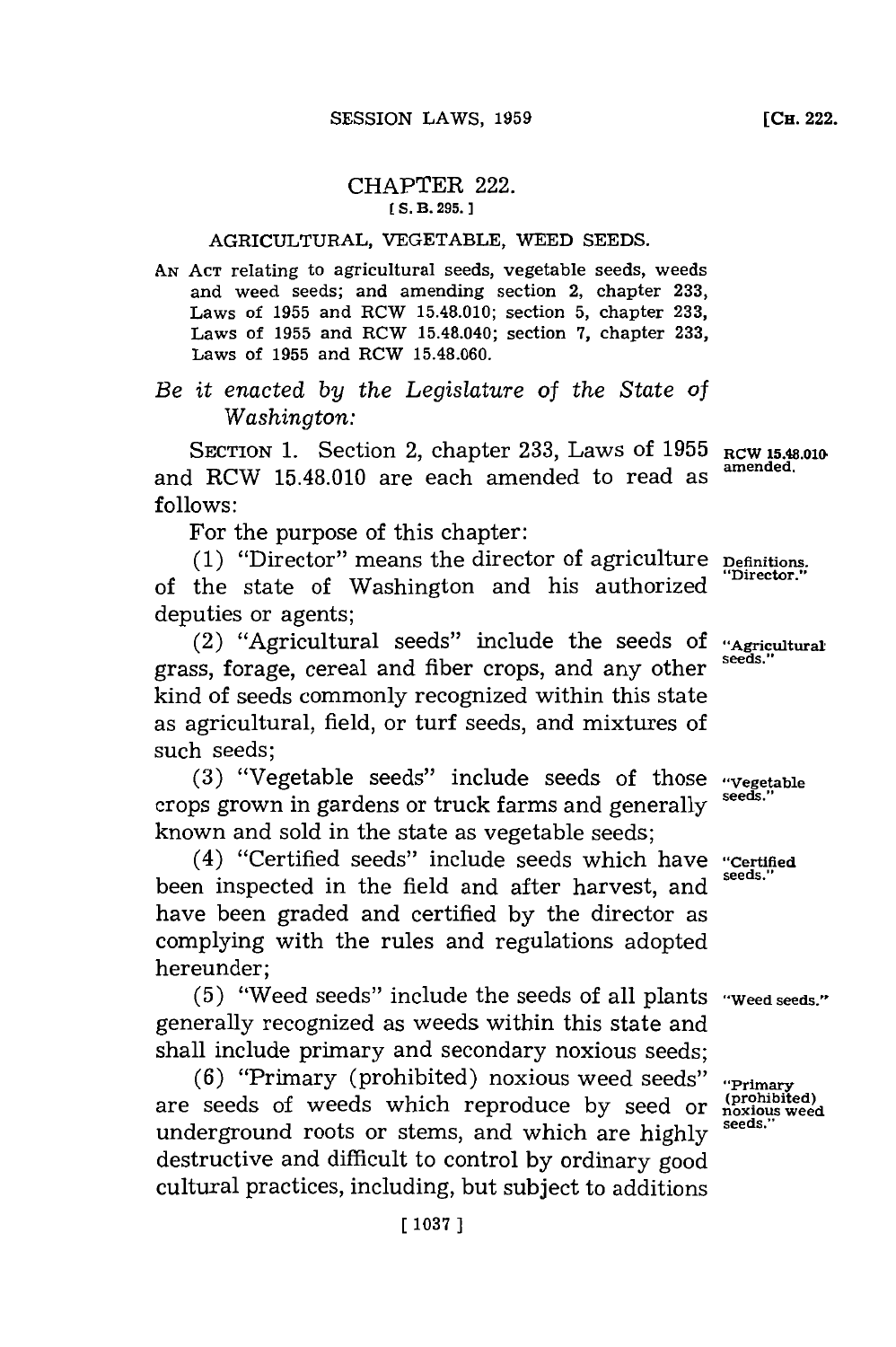or subtractions **by** the director as herein provided, the seeds of: bindweed (wild morning glory), (Convolvulus arvensis and **C.** sepium), quack grass (Agropyron repens), Canada thistle (Cirsium arvense), perennial sow thistle (Sonchus arvensis), white-top (hoary cress) (Cardaria spp.), perennial peppergrass (Lepidium latifolium), Russian knapweed (Centaurea repens, **C.** picris), leafy spurge (Euphorbia esula), white horse nettle (silver-leaf nightshade) (Solanum elaeagnifolium), camel thorn (Alhagi camelorum), Austrian field cress (Roripa austriaca), blue flowering lettuce (Lactuca pulchella), common barberry bushes (rust-susceptible species of barberry and Mahonia) (Berberis spp., Mahonia spp.), yellow toadflax (butter and eggs) (Linaria vulgaris) and Johnson grass (Sorghum Halepense):

"Secondary (7) "Secondary (restricted), noxious weed noxious weed seeds" are seeds of weeds which are very objectionable in fields, lawns, or gardens but which can be controlled **by** good cultural practices including, but subject to additions or subtractions **by** the director as herein prescribed, the seeds of: Dodder (Cuscuta spp.), perennial rag weed (Ambrosia psilostachya), poverty weed (deathweed) (Iva axillaris), alkali mallow (Sida hederacea), corn cockle (Agrostemma githago), docks (Rumex spp.), sheep sorrel (red sorrel) (Rumex acetosella), charlock (wild mustard) (Brassica kaber), plantains (Plantago spp.), perennial ground cherry (Physalis longifolia and P. subglabrata), fanweed (Thiaspi arvense), yellow starthistle (Centaurea soistitialis), perennial nutgrass (nut sedge) (Cyperus rotundus), puncturevine (Tribulus terrestris), wild garlic (wild onion) (Allium. vineale), and St. Johnswort (Klamath weed) (hypericum perforatum);

**"Advertise- (8)** "Advertisement" means all representations, other than those on the label, disseminated in any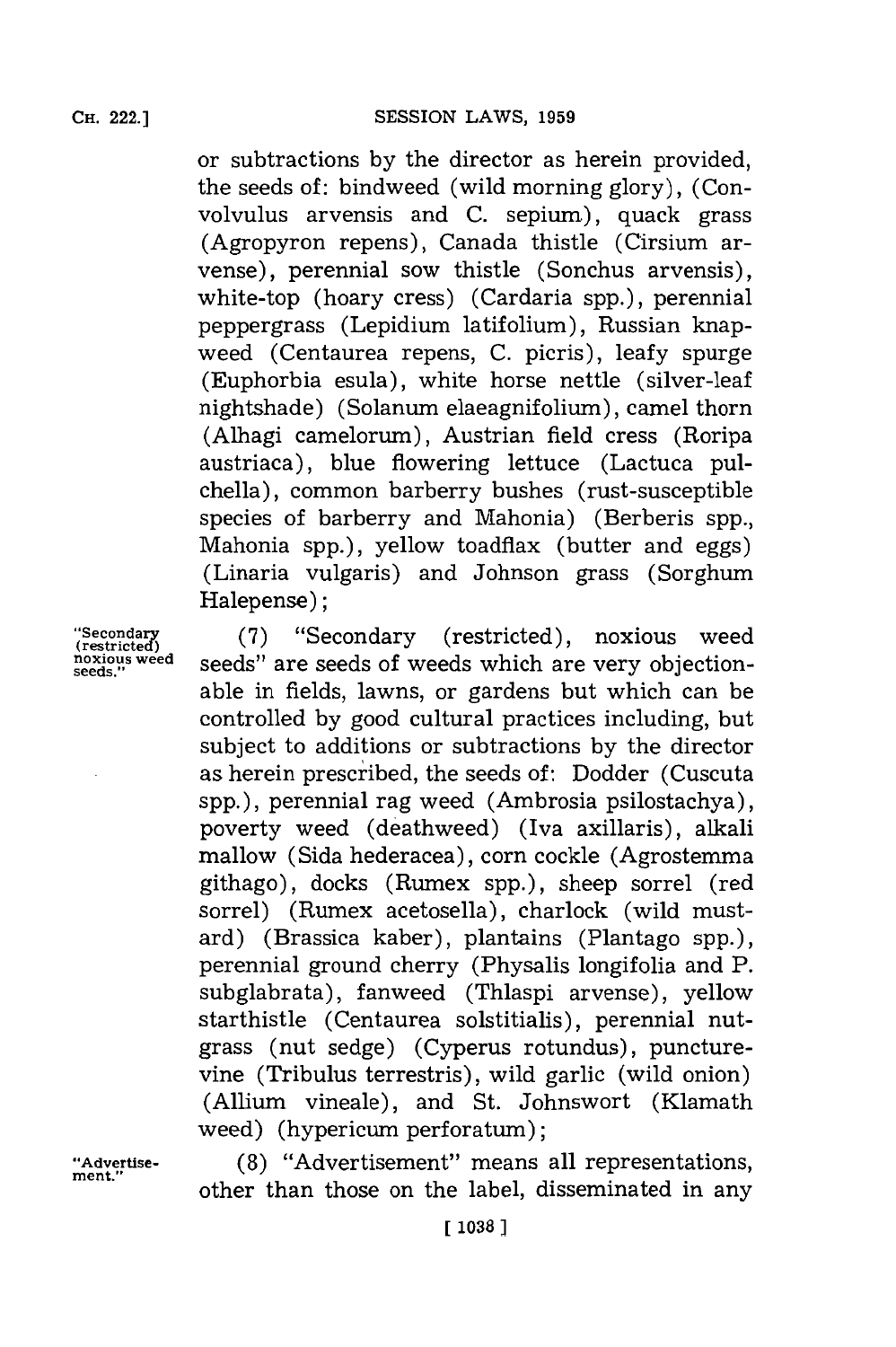manner or **by** any means relating to seed within the scope of this chapter;

**(9)** "Label" includes labels, tags, invoices and **"Label."** other written, printed or graphic representations in any form whatsoever accompanying and pertaining to seeds whether in bulk or containers;

**(10)** "Seed grower" means one engaged in agri- **"Seed** cultural or horticultural pursuits who, at the time of signing a petition for a seed control area or at the time of voting on any proposition in connection therewith, is growing vegetable seed crops or. has grown them within one year prior thereto;

**(11)** "Seed contractor" means a person licensed **"Seed conby** the state to contract the growing of vegetable **tatr** seeds;

(12) "Seed families" means any seed crops which **"Seed** will cross-pollinate; **families**.

**(13)** "Person" includes any individual, firm, cor- **-Person."~** poration, trust, association, co-operative, copartnership, society or other organization of individuals, in any other business unit, device, or arrangement;

(14) "Pure live seed" means the measure **Of "Pure live** quality of any given quantity of seed which is determined **by** adding percentage of germination ability and the percentage of hard seed, multiplying that sum **by** the percentage of pure seed, and dividing the resulting figure **by** one hundred; and

**(15)** "Treated" means that the seed has received *"Treated."'* an application of a substance or has been subjected to a process, which substance or process is designed to reduce, control, or repel certain disease organisms, insects, or other pests attacking such seeds or the seedlings emerging therefrom.

SEC. 2. Section 5, chapter 233, Laws of  $1955$  and  $RCW15.48.040$ <br> $W15.49.040$  are so also provided to use also follows amended. RCW 15.48.040 are each amended to read as follows:

Labels for agricultural seeds shall give:

**(1)** Commonly accepted name of (a) kind, or **(b)** kind and variety, or (c) kind and type of each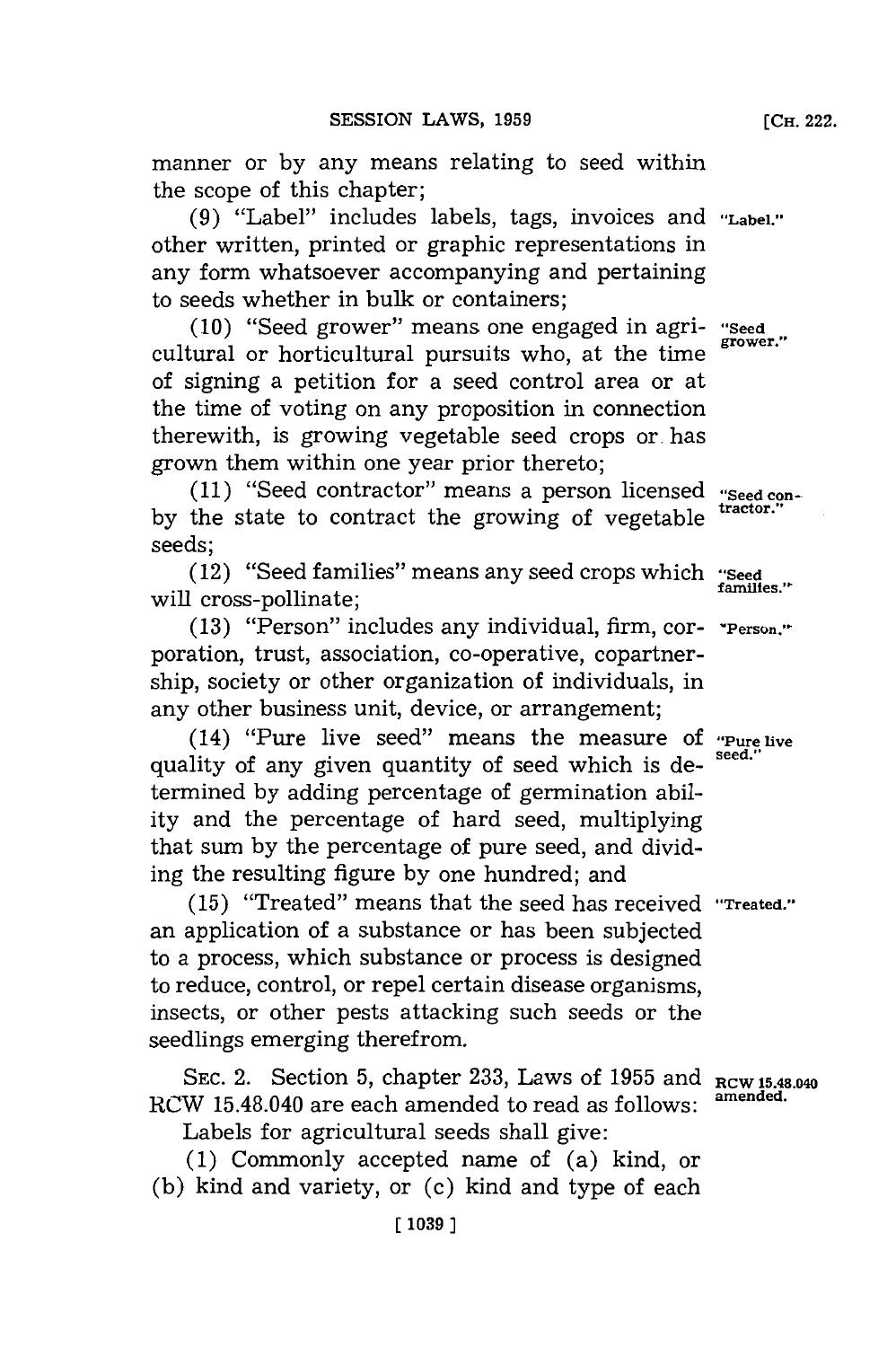**CH.** 222.1

**Contents of** agricultural seed component in excess of five percent agricultural seed abels.<br>
agricultural seed abels. **seed labels.** of the whole, and the percentage **by** weight of each in the order of its predominance. Where more than one component is required to be named, the word "mixture" or the word "mixed" shall be shown conspicuously on the label;

(2) Lot number or other lot identification;

**(3)** Origin, if known, of alfalfa, red clover, and field corn (except hybrid corn). If the origin is unknown, that fact shall be stated;

(4) Percentage **by** weight of all weed seeds. Rye shall be considered a weed when found in other cereal crop seeds;

**(5)** The name and approximate number of each kind of secondary (restricted) noxious weed seed, per pound, in groups (a), **(b)** and (c) of this subsection, when present singly or collectively in excess **of:**

(a) One seed or bulblet in each ten grams of Argrostis spp., Poa spp., Bermuda grass, timothy, orchard grass, fescues (except tall fescue), alsike and white clover, reed canary grass, and other agricultural seeds of similar size and weight, or mixtures within this group;

**(b)** One seed or bulblet in each twenty-five grams of ryegrass, tall fescue, millet, alfalfa, red clover, sweet clover, lespedezas, smooth brome, crimson clover, Brassica spp., flax, Agropyron spp., and other agricultural seeds of similar size and weight, or mixtures within this group, or of this group with (a); or

(c) One seed or buiblet in each one hundred grams of wheat, oats, rye, barley, buckwheat, sorghums, vetches, and other agicultural seeds of a size and weight similar to or greater than those within this group, or any mixtures within this group. **All** determinations of noxious weed seeds are subject to tolerances and methods of determination prescribed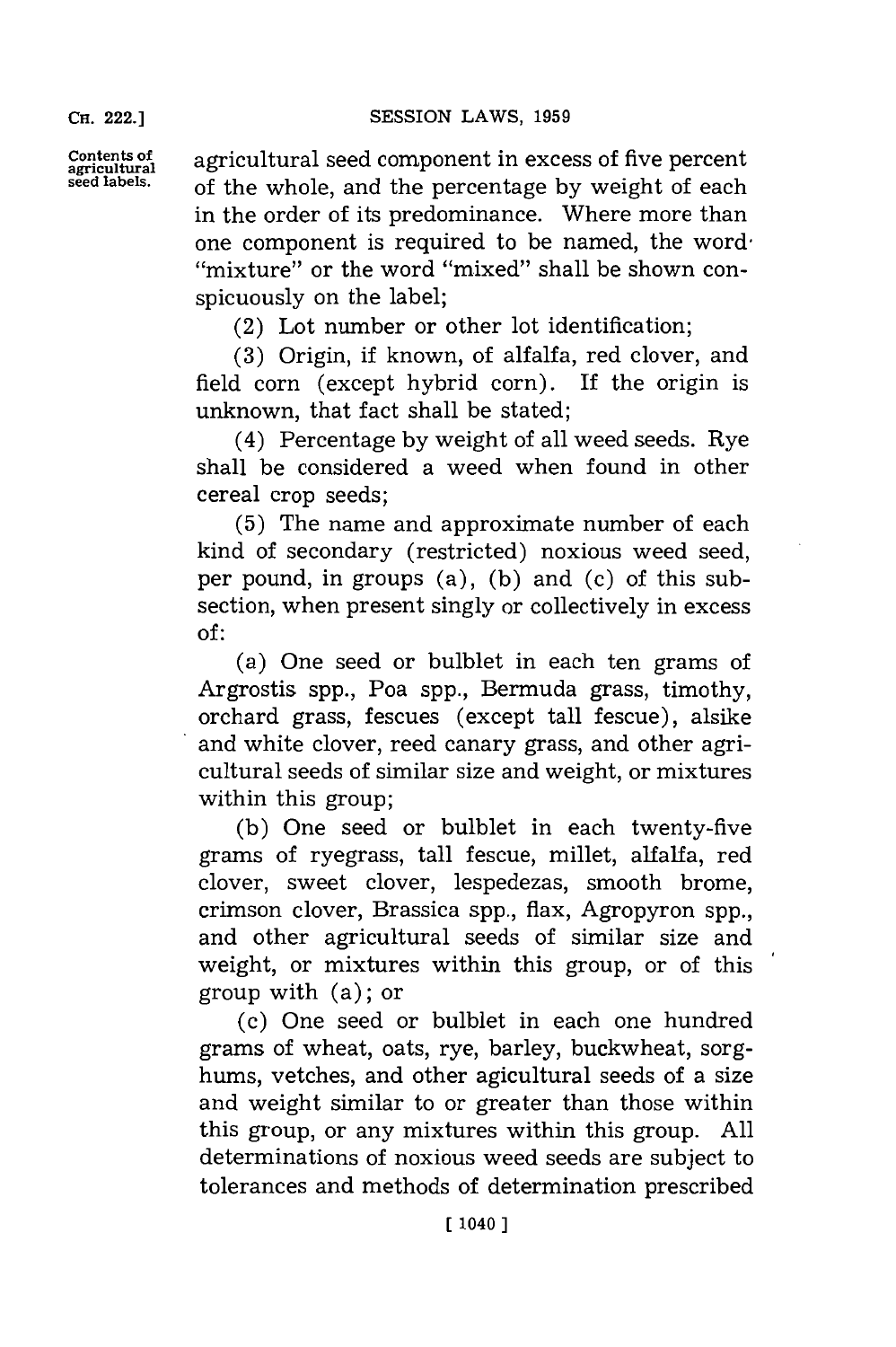in the rules and regulations issued under the authority of this chapter.

**(6)** Percentage **by** weight of agricultural seeds other than those required to be named on the label;

**(7)** Percentage **by** weight of inert matter;

**(8)** For each named agricultural seed (a) percentage of germination, exclusive of hard seed, **(b)** percentage of hard seed, if present, and (c) the calendar month and year the test was completed to determine such percentages. Following (a) and **(b)** the additional statement "total germination and hard seed" may be stated as such, if desired;

**(9)** Name and address of the person who labeled said seed, or who sells, offers or exposes for sale said seed within this state;

**(10)** If the seed has been treated, a word or statement so indicating with the commonly accepted chemical or abbreviated chemical (generic) name of the applied substance;

**(11)** If the substance with which a seed is treated is harmful to human beings or other vertebrate animals in the amount present **by** application, a statement of caution, such as "do not use for food, feed or oil purposes" must appear. The statement of caution for mercurials and other similarly toxic substances shall be a statement or a symbol indicating that the applied substance is poisonous;

(12) **A** separate label may be used to show the statements required in subsection **(10)** and **(11),** where applicable. However, the requirements in subsections **(10)** and **(11)** shall not apply to uncertified wheat, oats, or barley seed sold in bulk.

SEC. **3.** Section **7,** chapter **233,** Laws of **1955** and **RCW 15.48.060 amended.** RCW **15.48.060** are each amended to read as **follows:**

It shall be unlawful to sell, offer or expose for **Unlawful sale**, of seeds. sale any agricultural or vegetable seed for seeding purposes within this state:

**(1)** Unless the test to determine the percentage